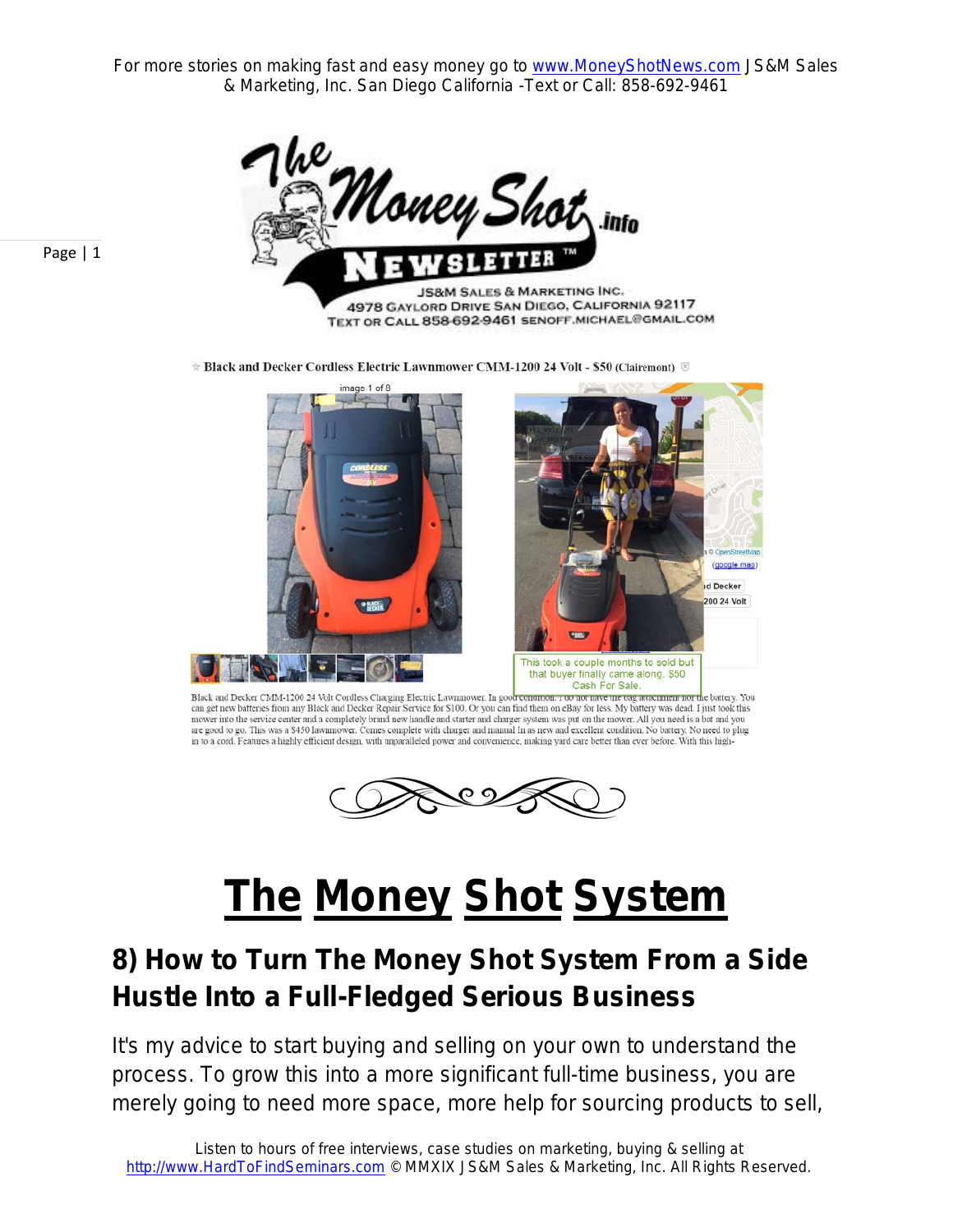and more time. The profit margin is there to support your business. You mustn't fall into the trap of paying too much for space. You want to be very creative in locating space for your selling transaction. I would advise you drive around your area and look for businesses that already have lots of space and that are already locked into a lease and see if you can sublet space from them on a month to month basis. DO NOT sign a 2 or 3 or 5 year lease. You don't want a long-term commitment until you know for sure this is your path. As you complete your transactions, you'll soon understand you can specialize in selling one item. For example, for close to one year, I was focusing on selling doors I was able to get for mostly free. I used the side of my home to store and sell the doors. At one time, I had over 80 doors on the side of my home.



It was a great business. You can do the same for appliances, windows, doors, dishwasher racks, or whatever you choose. To take this to the next level of doing this on your own part-time you'll need three things.

1. You'll need to have your list of drivers ready to go and pick up and deliver items you find for free or the items you can get for low dollars.

- 2. You will need a place to store these items.
- 3. You will need someone to help you part-time at least two hours per day.

You can pay them \$15 to \$20 per hour.

Page | 2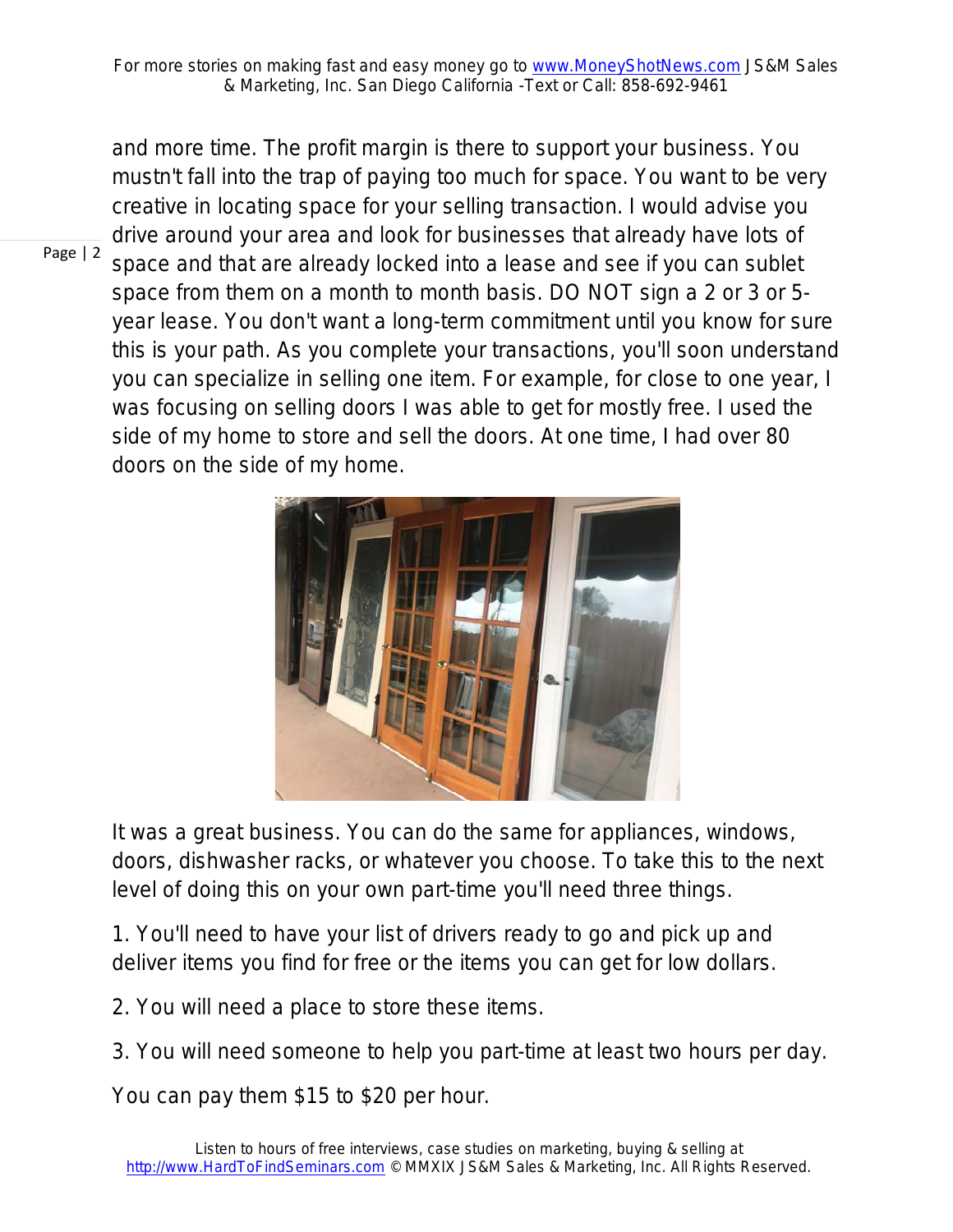Their job will be consistently going onto eBay, Craigslist, Nextdoor, Offerup.com, and letgo.com looking for free items or items going for very little money.

Page | 3 They will be making meager offers to these sellers. Once you have a seller willing to either give away or sell, you or your driver go and take possession of the item.

> Your part-time helper will photograph and list the item for sale on the same sights mentioned above.

So, it's pretty simple. To grow, you need more hours and more items to sell. You can build as fast or as slow as you want. Trust me when I say this. Time is On YOUR side. Some items will take time to sell. But if you keep them listed and in the market place, the right buyer will come along.

Now, get out there and make things happen. I believe in you more than you believe in yourself.

If you are still reading, you certainly know that this stuff works! But it's important to remember that it won't work by itself. YOU have to get it going.

And all it takes is your first sale. Read my ideas and stories. Go out into the field and see what you can find. Go for a drive around your neighborhood and look for items for free. Make something great happen for you and your family.

I am here to help you and can't wait to hear your fantastic story. Email or text me any time at senoff.michael@anymail.com.com or text 858-692- 9461



## **Special Offer from Michael Senoff**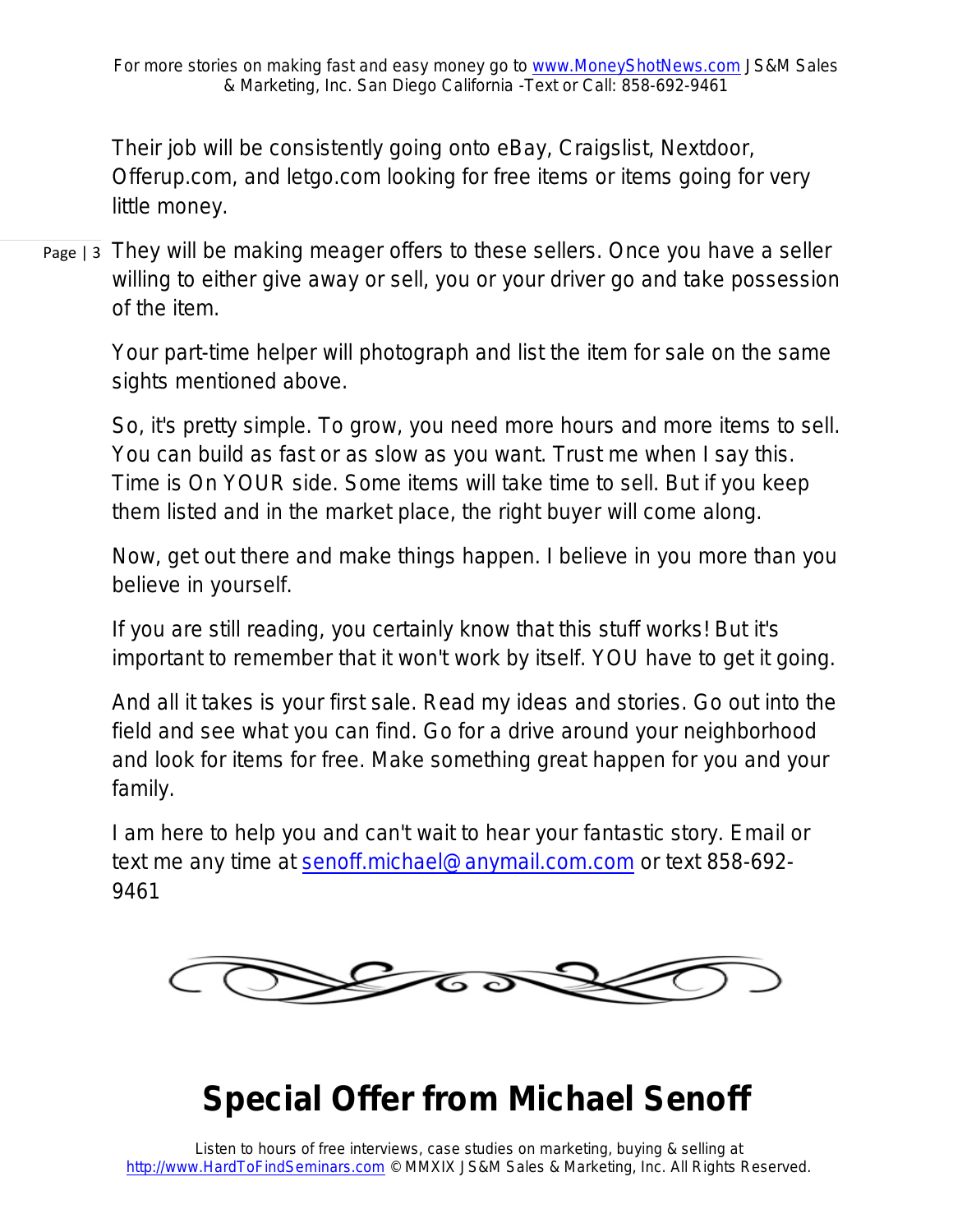I would like to make you a onetime offer.

I understand that getting started with something new can be nervewracking.

Page | 4

There are certain people out there who need a coach. They want an expert to run ideas by and want one on one help in growing their business.

I would like to offer this help to you.

Enjoy one full year of personal one to one coaching from me, Michael Senoff for a onetime fee of \$1997.

You will have my cell phone number in hand and can call me for my undivided attention to ask any questions by phone Monday through Friday.

Anything you need, and I will be in your corner to help.

Have something you need to buy?

Need help selling something?

I will review and provide on-time feedback to you.

Any phone calls can be recorded so you can listen to my advice later.

Use me to help close deals, make referrals, or generate significant leads.

If you are at all serious about having me, Michael Senoff in your back pocket for your buying and selling activities for one full year, text or call 858-692-9461

OR email senoff.michael@anymail.com.com

Only one great sale pays for the cost of my coaching.

Sincerely,

*Michael Senoff*